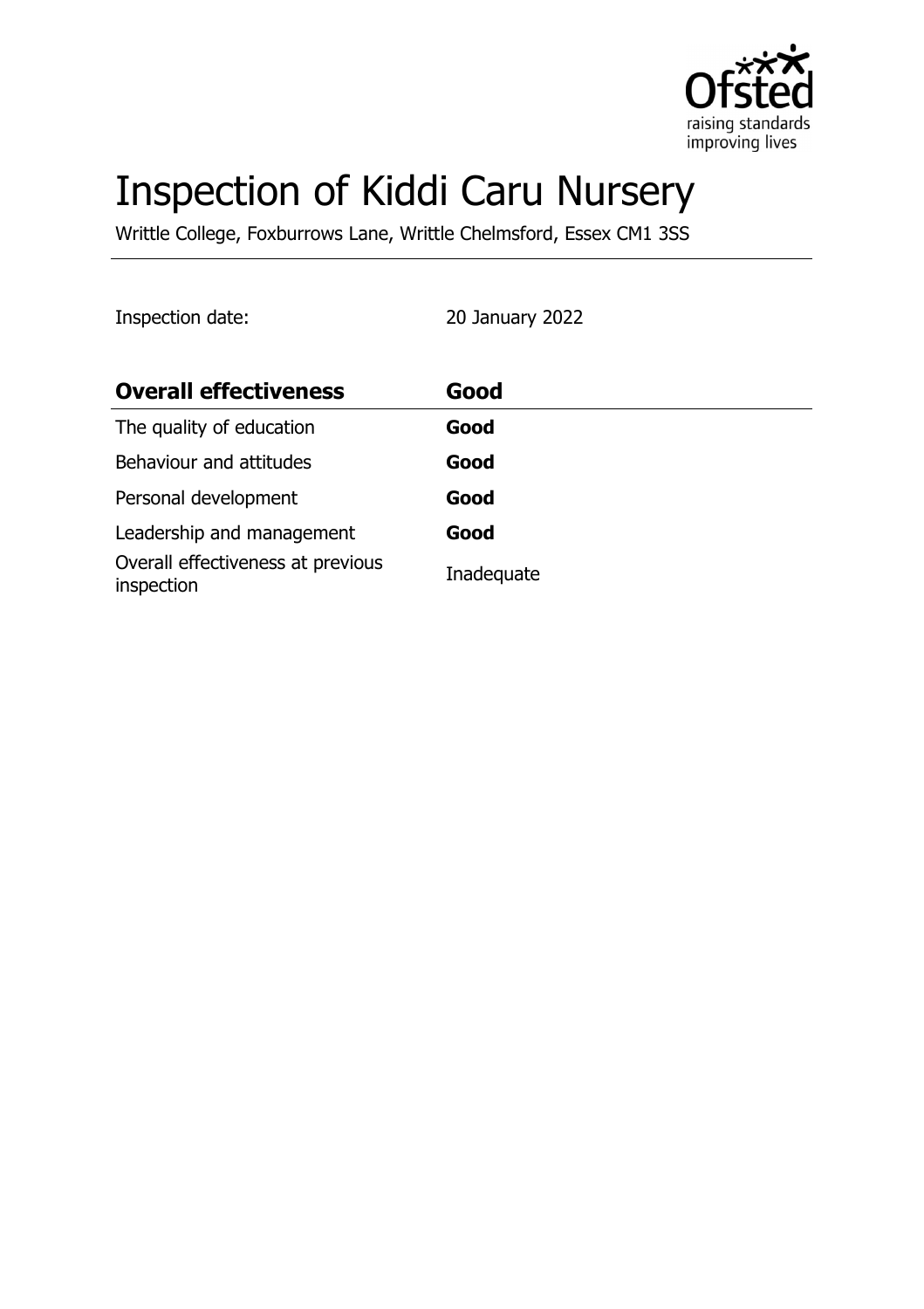

# **What is it like to attend this early years setting?**

## **The provision is good**

Children have good relationships with their key person and other staff, who remember their names even if they are not based in the same room. Children quickly form strong bonds with their special person and seek them out to share their ideas, thoughts and achievements. This helps to support children's personal, social and emotional development. Babies settle into their room easily. They are supported at all times by attentive key staff, which helps them to form a strong relationship from which to explore their new surroundings. They gradually move further away from their special person, safe in the knowledge they are not far away.

Older children share their ideas with staff, who help them to create drawings and models based on their thoughts. For example, when children ask for help to draw a tow truck, staff are on hand to help bring their ideas to life, creating models from construction bricks. Mealtimes are well organised. Children enjoy these social times, where they are able to interact, listen to staff and their friends, and develop their social skills. Staff are on hand to help children cut their food and practise pouring water into their cups. Children behave well. They understand staff's expectations for their behaviour and act accordingly. For example, children know how to stay safe in the forest school area.

## **What does the early years setting do well and what does it need to do better?**

- Children benefit from an ambitious curriculum. Overall, staff make good use of questions and discussions to help children extend their ideas and support their learning. However, not all staff are as confident and skilled to ensure that the quality of teaching is consistently high across the nursery.
- $\blacksquare$  Staff encourage babies to explore resources, such as clear tubes with sparkles and different colours inside. They talk to babies about what happens when they shake the tubes. Toddlers enjoy playing outside in the garden, pushing small prams and using ride-on toys. Indoors, they sit down on mats inside to listen to songs and rhymes, following staff's lead to copy their actions and hand movements. However, sometimes, activities last too long, which means the youngest children do not always remain engaged.
- $\blacksquare$  Older children confidently create obstacles using tyres and wooden planks in the forest school, which they then bounce on. Staff encourage children to risk assess what they are doing to help keep themselves safe. For example, children know that if they wedge the plank into the tyre, it is then secure for them to stand on.
- The management have worked hard to improve staff's practice. Actions set at the last inspection have been met and staff work very well together, within their own rooms and the nursery, as a team. Staff have lots of opportunities to complete training to update their knowledge.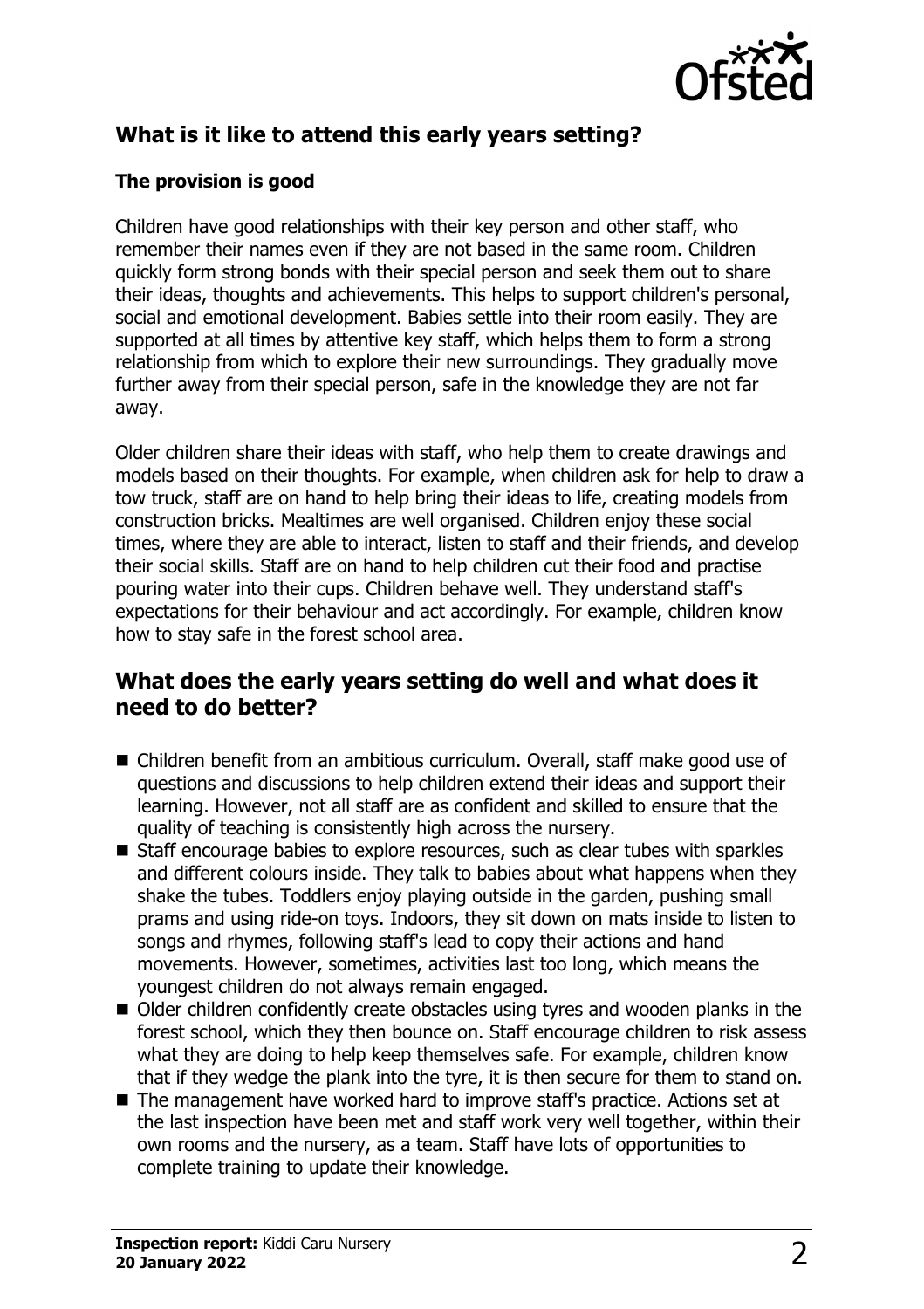

- $\blacksquare$  Children make good progress in relation to their starting points. Staff know their key children's interests and current stage of development. They use this information to plan for what children need to learn next. Regular assessment helps staff to monitor children's achievements and close any gaps that emerge in their learning.
- Parent partnerships are good. Staff regularly inform parents about their children's learning and progress. They encourage parents to share what their children are doing at home and any milestones that are reached, such as babies taking their first steps.
- Staff work effectively with other professionals to help support children with special educational needs and/or disabilities. Regular meetings between staff, parents and specialists help to inform learning plans, which provide continuity in supporting children's development and care.
- $\blacksquare$  Staff have good links with school teachers from the various schools which children will attend when the time comes. Information is exchanged between settings to enable teachers to understand children's stages of development. This helps to provide continuity in children's learning as they move on to the next stage in their education.
- $\blacksquare$  Children of all ages have lots of opportunities to develop their communication and language skills. Older children repeat favourite sentences from well-known books as they listen intently when staff read to them. Babies use their voices to communicate with staff, who acknowledge and respond to their early babbles and sounds.

# **Safeguarding**

The arrangements for safeguarding are effective.

Staff complete regular training to ensure that they have a clear understanding of the signs and symptoms which may indicate that a child is at risk of harm or abuse. They know what they should do in the event of any concerns. The managers constantly ask staff questions about child protection to test their knowledge. Updates to government guidance is shared with staff during team meetings, which further helps them to understand the dangers posed to children. Risk assessments are thorough and revisited daily to help keep children safe, including prior to any children going into the forest school area.

# **What does the setting need to do to improve?**

#### **To further improve the quality of the early years provision, the provider should:**

- $\blacksquare$  develop the consistency of staff's teaching skills to extend children's learning to the highest level
- $\blacksquare$  support staff to plan and adapt group activities to encourage all children, including the youngest, to take part and remain engaged.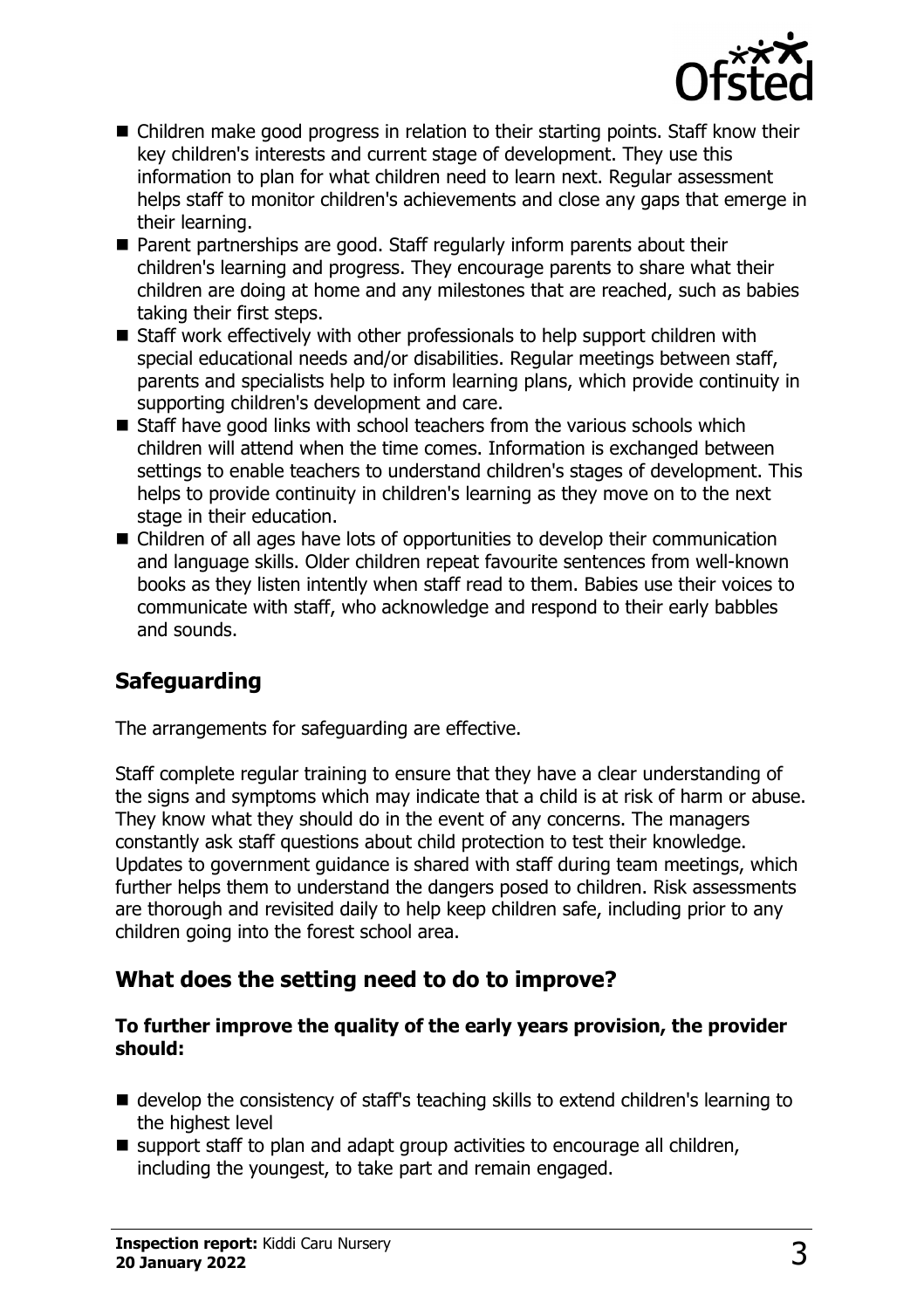

| <b>Setting details</b>                              |                                    |
|-----------------------------------------------------|------------------------------------|
| Unique reference number                             | EY334078                           |
| <b>Local authority</b>                              | <b>Essex</b>                       |
| <b>Inspection number</b>                            | 10206944                           |
| <b>Type of provision</b>                            | Childcare on non-domestic premises |
| <b>Registers</b>                                    | Early Years Register               |
| Day care type                                       | Full day care                      |
| Age range of children at time of<br>inspection      | $0$ to 4                           |
| <b>Total number of places</b>                       | 118                                |
| Number of children on roll                          | 163                                |
| Name of registered person                           | The Childcare Corporation Limited  |
| <b>Registered person unique</b><br>reference number | RP902737                           |
| Telephone number                                    | 01245421341                        |
| Date of previous inspection                         | 26 August 2021                     |

## **Information about this early years setting**

Kiddi Caru Nursery registered in 2006. It is open from Monday to Friday throughout the year, apart from bank holidays and one week in December. Sessions are from 7.30am to 6.30pm. The nursery provides funded early education for two-, threeand four-year-old children. There are 35 members of staff employed to work with the children. Of these, 25 hold appropriate early years qualifications at level 3 or above.

## **Information about this inspection**

#### **Inspector**

Sue Mann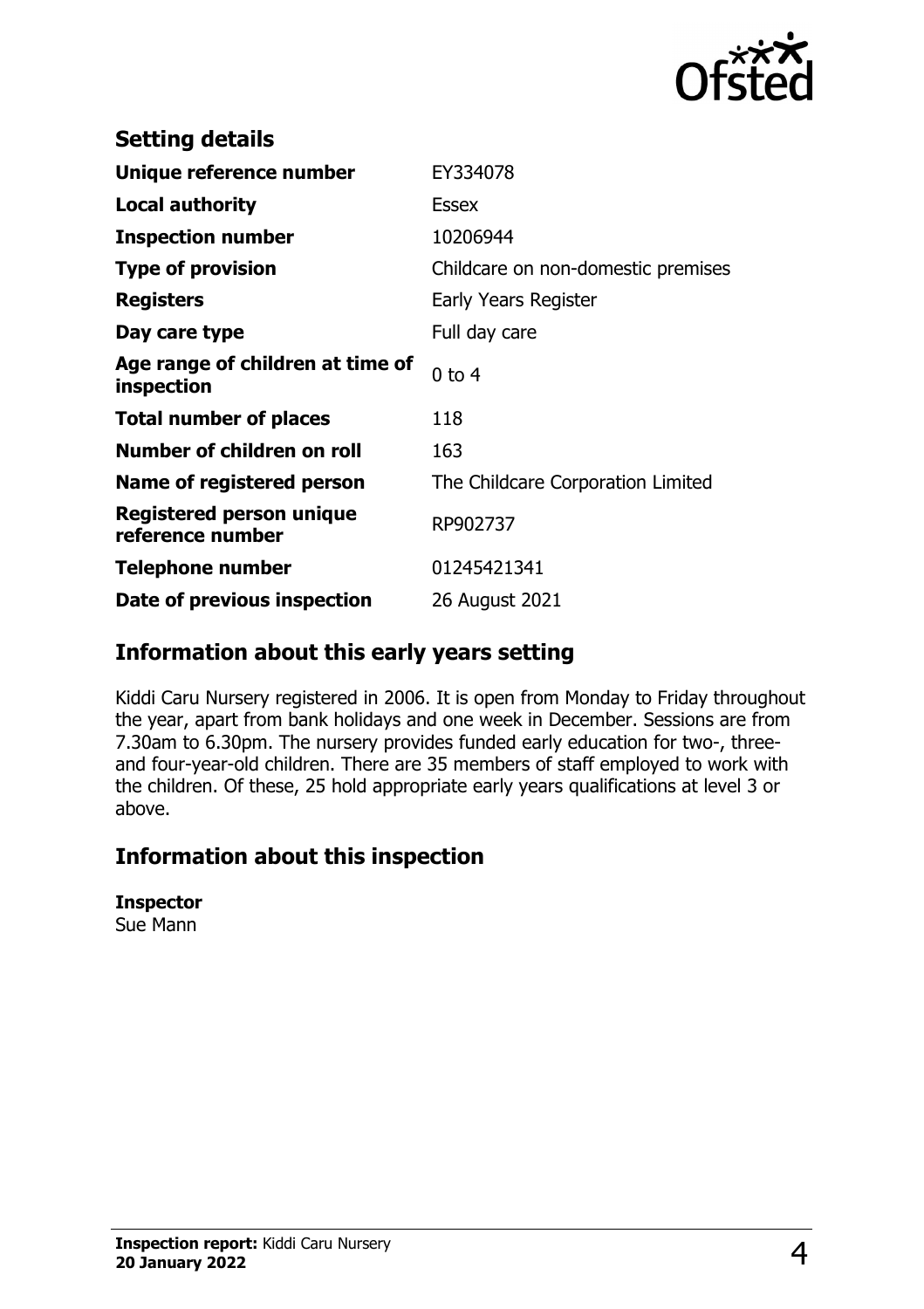

### **Inspection activities**

- $\blacksquare$  The inspector discussed any continued impact of the pandemic with the provider and has taken that into account in their evaluation of the provider.
- The manager and inspector completed a learning walk together of all areas of the nursery and discussed the early years curriculum.
- $\blacksquare$  Children spoke to the inspector during the inspection.
- $\blacksquare$  The inspector observed the quality of education being provided, indoors and outdoors, and assessed the impact that this was having on children's learning.
- $\blacksquare$  Parents shared their views of the setting with the inspector.
- $\blacksquare$  The inspector looked at relevant documentation and evidence of the suitability of staff working in the nursery.
- $\blacksquare$  The inspector carried out a joint observation of a learning activity with the manager.
- $\blacksquare$  The inspector viewed all areas of the provision and discussed the safety and suitability of the premises.

We carried out this inspection under sections 49 and 50 of the Childcare Act 2006 on the quality and standards of provision that is registered on the Early Years Register. The registered person must ensure that this provision complies with the statutory framework for children's learning, development and care, known as the early years foundation stage.

If you are not happy with the inspection or the report, you can [complain to Ofsted](http://www.gov.uk/complain-ofsted-report).